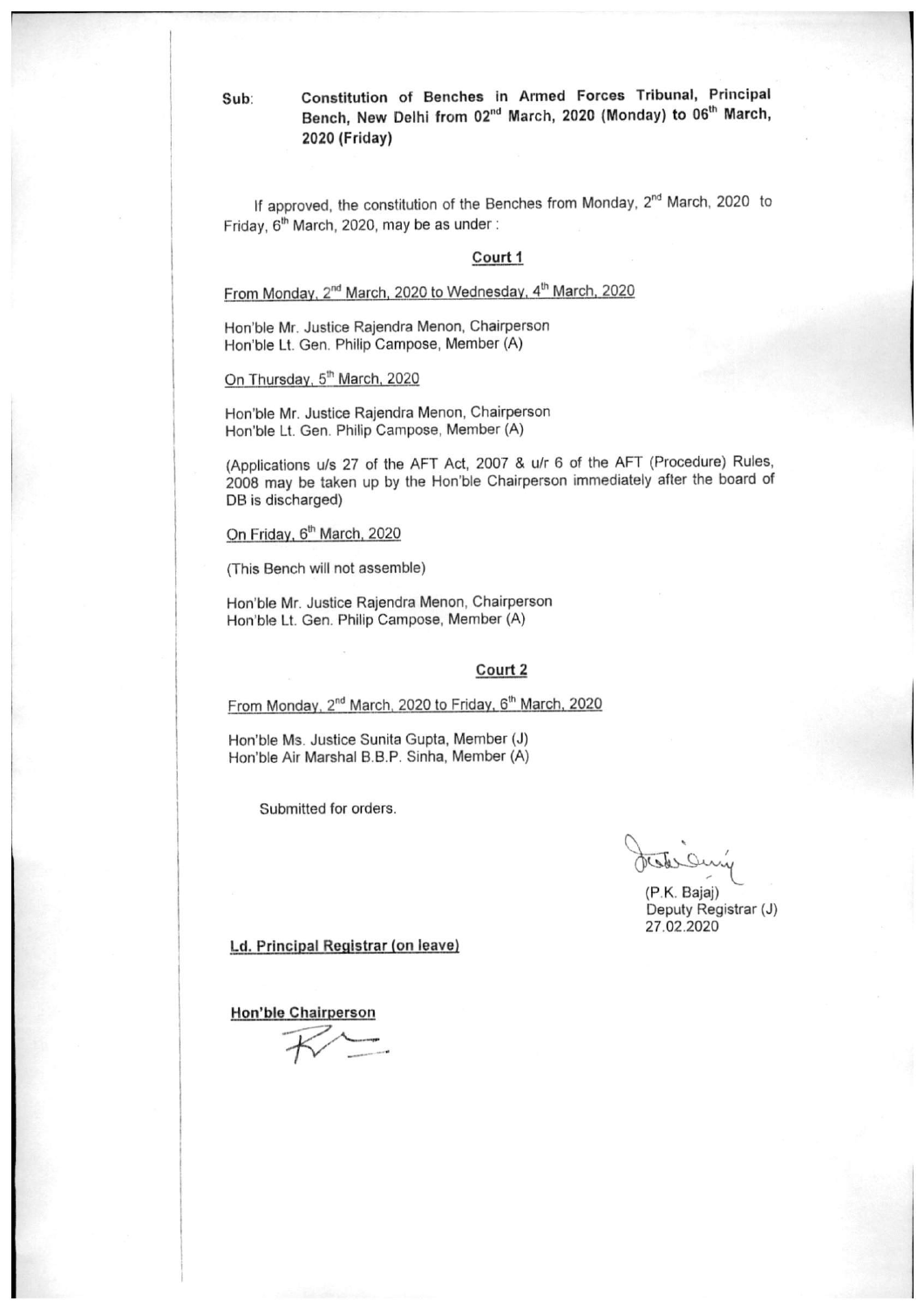# **ARMED FORCES TRIBUNAL, PRINCIPAL BENCH, NEW DELHI LIST OF BUSINESS**

**Date: 02-03-2020**

**Timing: 10:30 AM to 01.00 PM & 02.00 PM to 04.30 PM**

# **COURT No. 1 (Ground Floor)**

#### **THIS BENCH WILL ASSEMBLE AFTER PRONOUNCEMENT OF JUDGEMENT IN ITEMS NO 1 - 3 IN COURT NO 2.**

#### **CORAM:**

#### **HON'BLE THE CHAIRPERSON HON'BLE LT. GEN. PHILIP CAMPOSE**

|    | S. No. Case No.         | <b>Parties Name</b>                                                        | <b>Advocate for Petitioner /</b><br><b>Respondents</b>                                |  |  |  |
|----|-------------------------|----------------------------------------------------------------------------|---------------------------------------------------------------------------------------|--|--|--|
|    | For Judgement           |                                                                            |                                                                                       |  |  |  |
| 1. | OA 1949/2017            | 50803K Capt(IN) Purushottam Soman<br>(Retd)                                | Mr. S S Pandey & Associates                                                           |  |  |  |
|    |                         | V/s<br>UOI & Ors.                                                          | Mr. Harish V Shankar.                                                                 |  |  |  |
|    | <b>For Re-Hearing</b>   |                                                                            |                                                                                       |  |  |  |
| 2. | OA 1158/2019            | Col Yesudian Sugumar P (NTR-16636- Mr. Jaideep Singh, Mr. Kartik<br>$\Box$ | Dabas & Ms. Eysha Marysha                                                             |  |  |  |
|    |                         | V/s<br>UOI & Ors.                                                          | Mr. Harish V Shankar for R 1-3<br>Mr. Indra Sen Singh & Mr.<br>Abhishek Singh for R-4 |  |  |  |
|    | <b>For Admission</b>    |                                                                            |                                                                                       |  |  |  |
| 3. | OA (Appeal)<br>346/2020 | Ex AC (U/T) Amit Kumar (8990893-L)                                         | Mr. Shiva Nand Mishra                                                                 |  |  |  |
|    |                         | V/s<br>UOI & Ors.                                                          | Mr. Ashok Chaitanya                                                                   |  |  |  |
| 4. | OA 406/2020             | No 778156F Sgt Arbind Kumar                                                | Mr Gyan Chandra Tripathi                                                              |  |  |  |
|    |                         | V/s<br>UOI & Ors.                                                          | None                                                                                  |  |  |  |
| 5. | OA 410/2020<br>with     | Lt Col Nikhil Kumar Singh (SS<br>41791 X)                                  | Mr Anand Kumar, Rajan<br>Kumar & Akshit Anand                                         |  |  |  |
|    | MA 505/2020             | V/s<br>UOI & Ors.                                                          | None                                                                                  |  |  |  |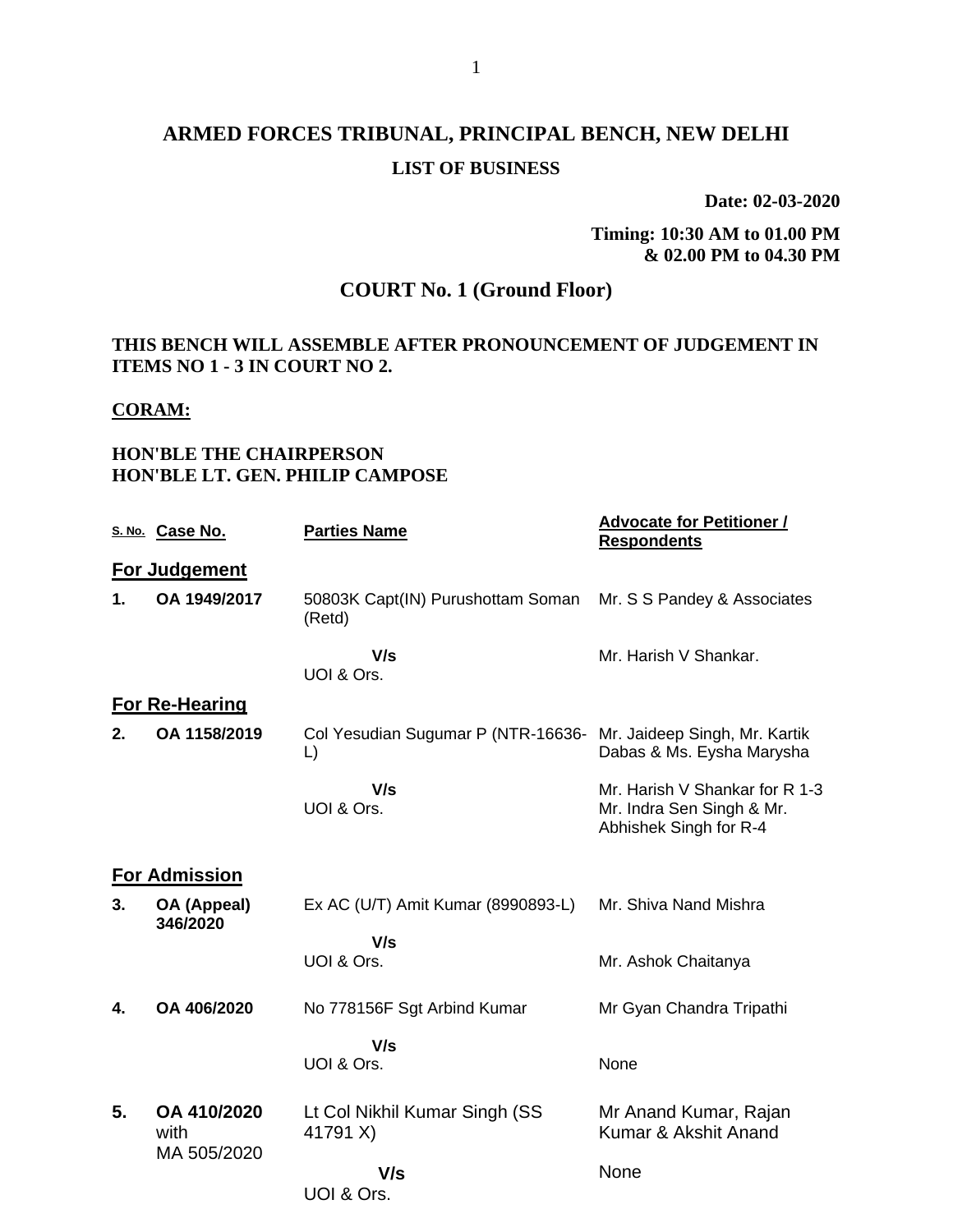|             | <b>For Orders</b>                                 |                                                                         |                                       |
|-------------|---------------------------------------------------|-------------------------------------------------------------------------|---------------------------------------|
| 6.          | MA 335/2020<br>in.                                | No. 1053417 Ex Swr Dharam Pal                                           | Applicant-in-Person                   |
|             | OA 194/2017                                       | V/s<br>UOI & Ors.                                                       | Ms. Barkha Babbar                     |
| <b>WITH</b> |                                                   |                                                                         |                                       |
| 7.          | MA 336/2020<br>in OA 194/2017                     | No. 1053417 Ex Swr Dharam Pal                                           | In Person                             |
|             |                                                   | V/s<br>UOI & Ors                                                        | Ms. Barka Babbar                      |
|             | <b>Part Heard</b>                                 |                                                                         |                                       |
| 8.          | OA 244/2019                                       | Ex CPO II Balbir Singh Saini (No<br>14817B)                             | Mr. Sukhjinder Singh                  |
|             |                                                   | V/s<br>UOI & Ors.                                                       | Mr. Harish V Shankar                  |
| <b>WITH</b> |                                                   |                                                                         |                                       |
| 9.          | OA 775/2017<br>with                               | Jaswant Singh MCPOI (Retd.)                                             | Mr Sukhjinder Singh                   |
|             | MA 1094/2017,<br>MA 368/2018 &<br>MA 369/2018     | V/s<br>UOI & Ors.                                                       | Mr Harish V Shankar                   |
|             | <b>For Hearing</b>                                |                                                                         |                                       |
| 10.         | OA 532/2019<br>with<br>MA 1106/2019 &<br>220/2020 | JC-246877K Ex Nb Ris Rohitashv<br>Kumar                                 | Mr. VS Kadian                         |
|             |                                                   | V/s<br>UOI & Ors.                                                       | Ms. Barkha Babbar                     |
| 11.         | OA 1303/2019                                      | No. 6942336-H Hav (PA) Kiran<br>Salathia                                | Mr. Indra Sen Singh/Abhishek<br>Singh |
|             |                                                   | V/s<br>UOI & Ors.                                                       | Mr. V S Tomar                         |
| 12.         | OA 1344/2019                                      | Sh. Ashish Singh Bora (No 18018741P Mr. Jagdish Singh<br>Rect/Musician) |                                       |
|             |                                                   | V/s<br>UOI & Ors.                                                       | Mr Rajeev Kumar                       |
| 13.         | OA 2045/2019<br>with                              | JC-588702F Sub Jay Kishor Mishra                                        | Ms. Archana Ramesh                    |
|             | MA 379/2020                                       | V/s<br>UOI & Ors.                                                       | Mr. Jyotsna Kaushik                   |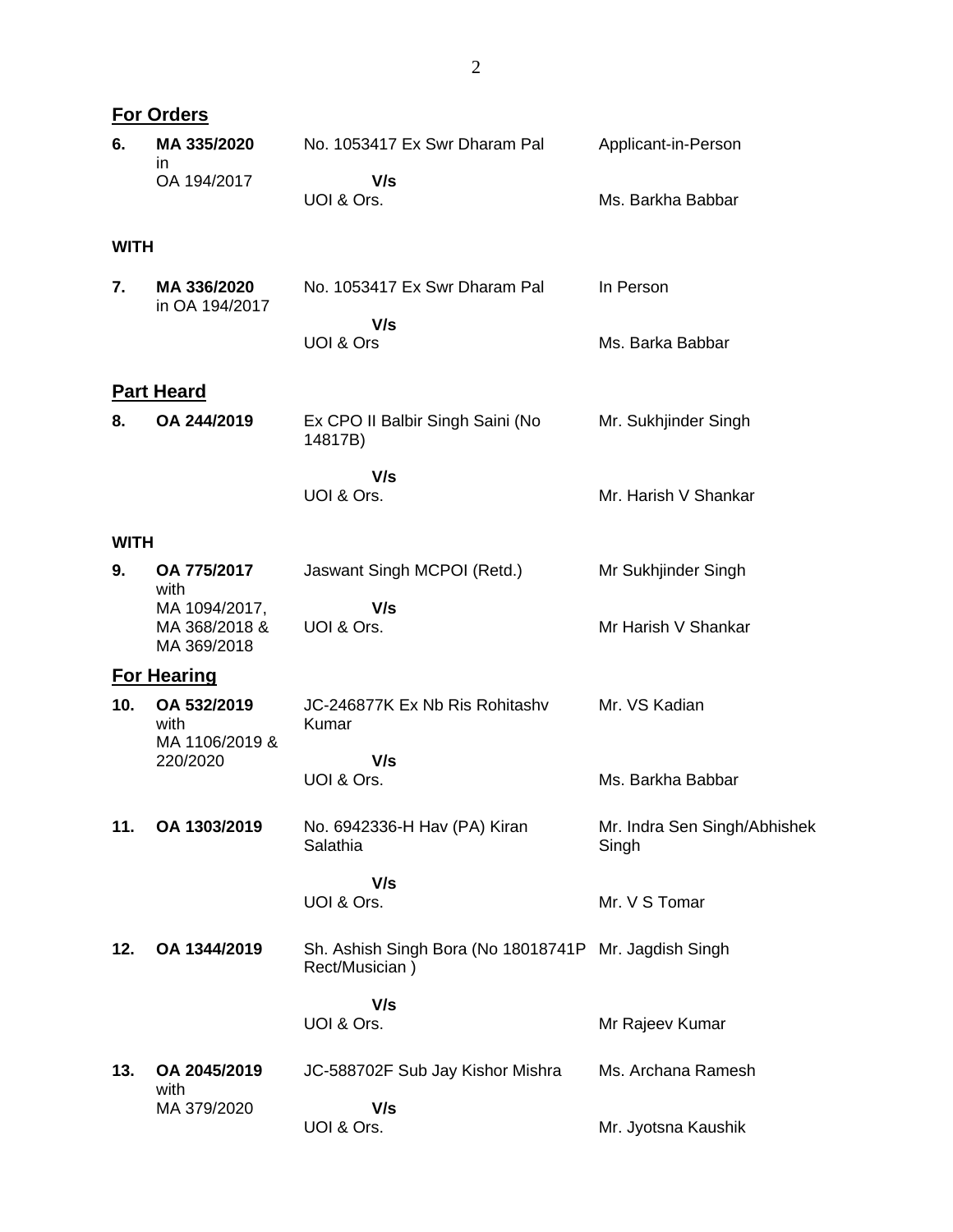|     | <b>For Final Hearing</b> |                      |                                    |  |  |
|-----|--------------------------|----------------------|------------------------------------|--|--|
| 14. | OA (Appeal)<br>307/2013  | Ex Wg Cdr CSA Gupta  | Mr SS Pandey & Ajai Bhalla         |  |  |
|     |                          | V/s                  |                                    |  |  |
|     |                          | UOI & Ors.           | Mr Prabodh Kumar                   |  |  |
| 15. | OA 1623/2016             | Maj Gen Bipin Bakshi | Mr. Ankit Swarup & Tanya<br>Swarup |  |  |
|     |                          | V/s                  |                                    |  |  |
|     |                          | UOI & Ors.           | Mr Anil Gautam                     |  |  |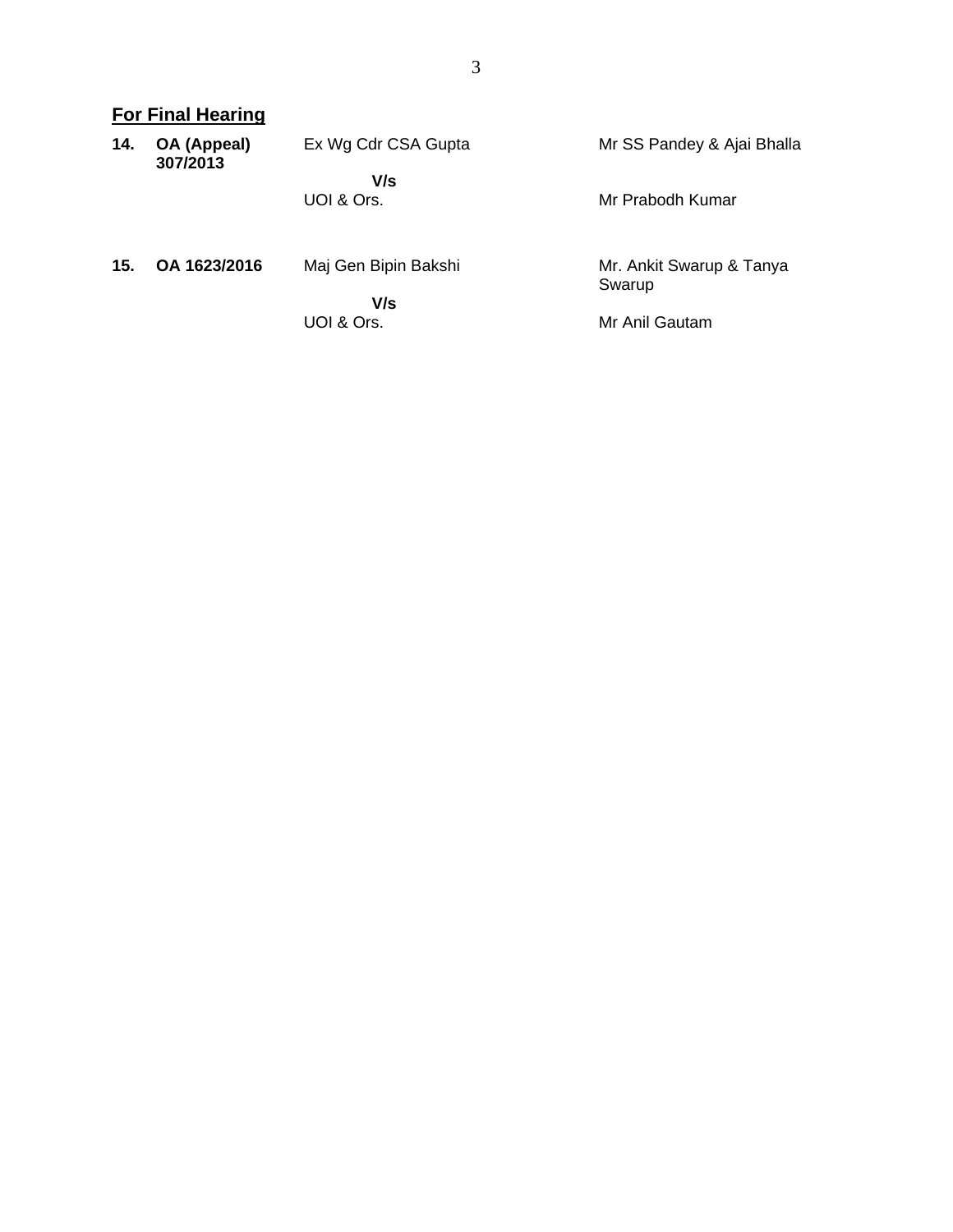**Date: 02-03-2020**

**Timing: 10:30 AM to 01.00 PM & 02.00 PM to 04.30 PM**

## **COURT No. 2 (Ground Floor)**

### **CORAM: HON'BLE MS. JUSTICE SUNITA GUPTA HON'BLE LT. GEN. PHILIP CAMPOSE**

|    | S. No. Case No. | <b>Parties Name</b>       | <b>Advocate for Petitioner /</b><br><b>Respondents</b> |
|----|-----------------|---------------------------|--------------------------------------------------------|
|    | For Judgement   |                           |                                                        |
| 1. | OA 1300/2016    | Ex Nk Balbir Singh        | Mr. A K Singh                                          |
|    |                 | V/s<br>UOI & Ors.         | Ms Barkha Babbar                                       |
| 2. | OA 89/2017      | Ex Nk Bhupal Singh        | Mr. V S Kadian                                         |
|    |                 | V/s<br>UOI & Ors.         | Mr Arvind Patel                                        |
| 3. | OA 2070/2018    | Sqn Ldr Shilpa Rao (Retd) | Mr. Sumit Choudhary                                    |
|    |                 | V/s<br>UOI & Ors.         | Mr. Harish V Shankar                                   |

### **THIS BENCH WILL ASSEMBLE AFTER PRONOUNCEMENT OF JUDGEMENT IN ITEMS NO 1-3 MENTIONED ABOVE**

#### **CORAM:**

#### **HON'BLE MS. JUSTICE SUNITA GUPTA HON'BLE AIR MARSHAL B.B.P. SINHA**

|    | <u>s. No.</u> Case No.    | <b>Parties Name</b>              | <b>Advocate for Petitioner /</b><br><b>Respondents</b> |
|----|---------------------------|----------------------------------|--------------------------------------------------------|
|    | <b>For Clarifications</b> |                                  |                                                        |
| 1. | OA 1999/2018<br>with      | Flt Lt Vivek Beniwal (NO 34616A) | Mr. Amit Kumar Singh                                   |
|    | MA 1698/2019              | V/s                              |                                                        |
|    |                           | UOI & Ors.                       | Mr. J S Rawat                                          |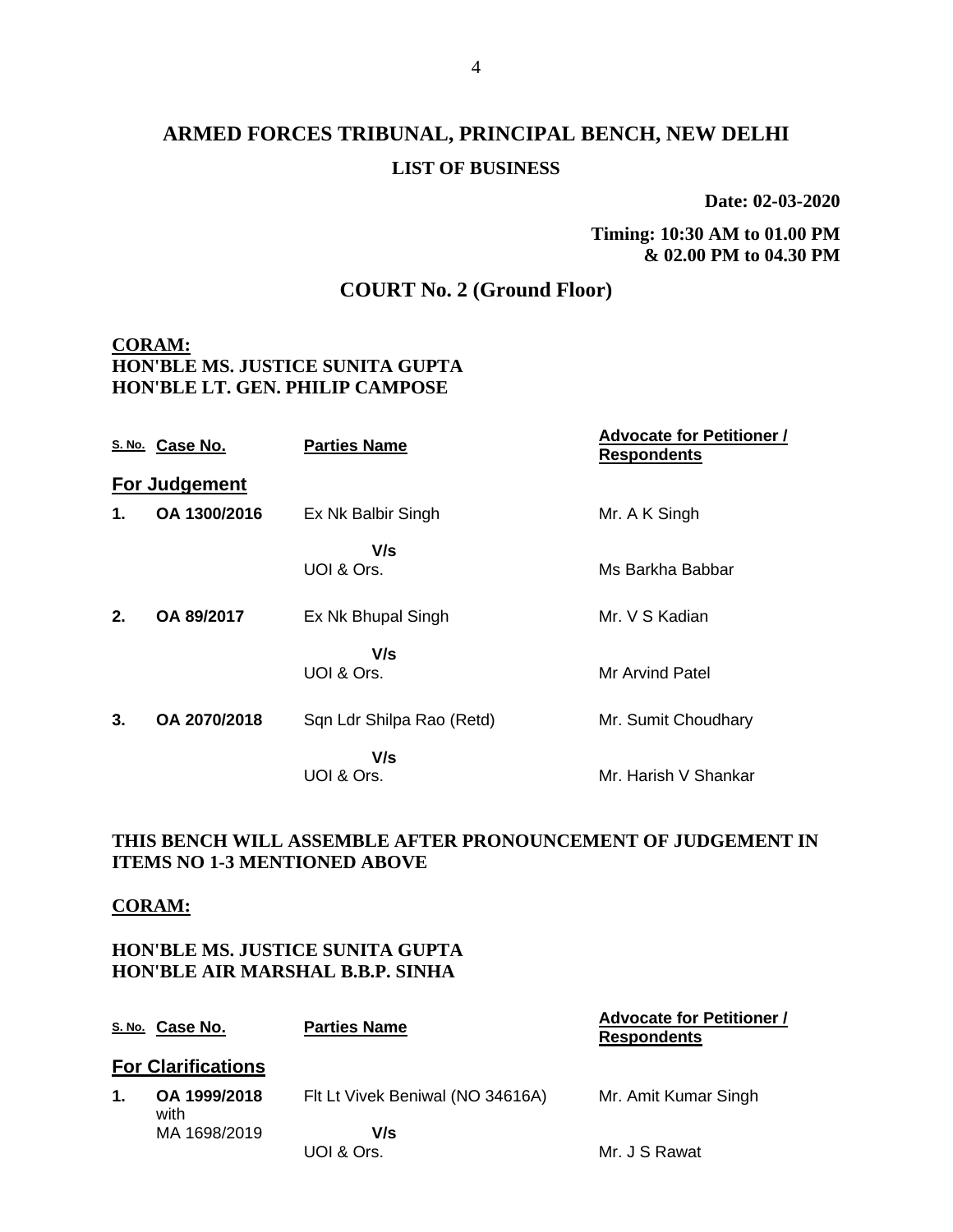|     | <b>For Directions</b>                |                                                                                 |                                              |  |  |  |
|-----|--------------------------------------|---------------------------------------------------------------------------------|----------------------------------------------|--|--|--|
| 2.  | OA 168/2018<br>with<br>MA 116/2018   | IC-15757A Gp Capt Girish Kumar Johri Mr. Anil Srivastava & Associates<br>(Retd) |                                              |  |  |  |
|     |                                      | V/s<br>UOI & Ors.                                                               | Mr. Rajesh Kumar Das                         |  |  |  |
|     | <b>For Admission</b>                 |                                                                                 |                                              |  |  |  |
| 3.  | OA 1807/2018<br>with<br>MA 1187/2019 | No. 14603242-F Ex Cfn Ashok Kumar<br>Singh                                      | Mr. S S Pandey & Associates                  |  |  |  |
|     |                                      | V/s                                                                             |                                              |  |  |  |
|     |                                      | UOI & Ors.                                                                      | Mr. Tarunvir Singh Khehar                    |  |  |  |
| 4.  | OA 106/2019<br>with<br>MA 501/2019   | IC-24132M Lt Col K P Radhakrishnan<br>& Ors.                                    | Mr. A K Aggarwal                             |  |  |  |
|     |                                      | V/s<br>UOI & Ors.                                                               | Mr. Prabodh Kumar                            |  |  |  |
|     |                                      |                                                                                 |                                              |  |  |  |
| 5.  | OA 537/2019                          | No. 624124-L Ex WO Narendra Singh<br>Dengri                                     | Mr. Ajit Kakkar & Associates                 |  |  |  |
|     |                                      | V/s                                                                             |                                              |  |  |  |
|     |                                      | UOI & Ors.                                                                      | Mr Ashok Chaitanya                           |  |  |  |
| 6.  | OA 407/2020<br>with<br>MA 494/2020   | Ex Hav Pravendra Kumar (NO<br>14383499Y)                                        | Mr Omprakash Kr Srivastava &<br>Rajesh Kumar |  |  |  |
|     |                                      | V/s                                                                             |                                              |  |  |  |
|     |                                      | UOI & Ors.                                                                      | None                                         |  |  |  |
| 7.  | OA 409/2020<br>with                  | Ex WO Ram Prawesh Sah (No<br>621955 A)                                          | Mr Praveen Kumar                             |  |  |  |
|     | MA 504/2020                          | V/s                                                                             | None                                         |  |  |  |
|     |                                      | UOI & Ors.                                                                      |                                              |  |  |  |
| 8.  | OA 411/2020                          | Maj Suraj R Bhure (Retd) (SS<br>39984 Y)                                        | Mr Shakti Chand Jaidwal                      |  |  |  |
|     |                                      | V/s                                                                             | None                                         |  |  |  |
|     |                                      | UOI & Ors.                                                                      |                                              |  |  |  |
|     | <b>Pleadings not complete</b>        |                                                                                 |                                              |  |  |  |
| 9.  | OA 139/2016                          | Ex Hav Ranajn Singh                                                             | Mr. Rajesh Nandal                            |  |  |  |
|     |                                      | V/s<br>UOI & Ors.                                                               | Mr Arvind Patael                             |  |  |  |
| 10. | OA 1167/2016                         | Smt. Lochanabai Babarao Kamble                                                  | Mr. V S Kadian                               |  |  |  |
|     |                                      | V/s<br>UOI & Ors.                                                               | Mr. Satya Ranjan Swain                       |  |  |  |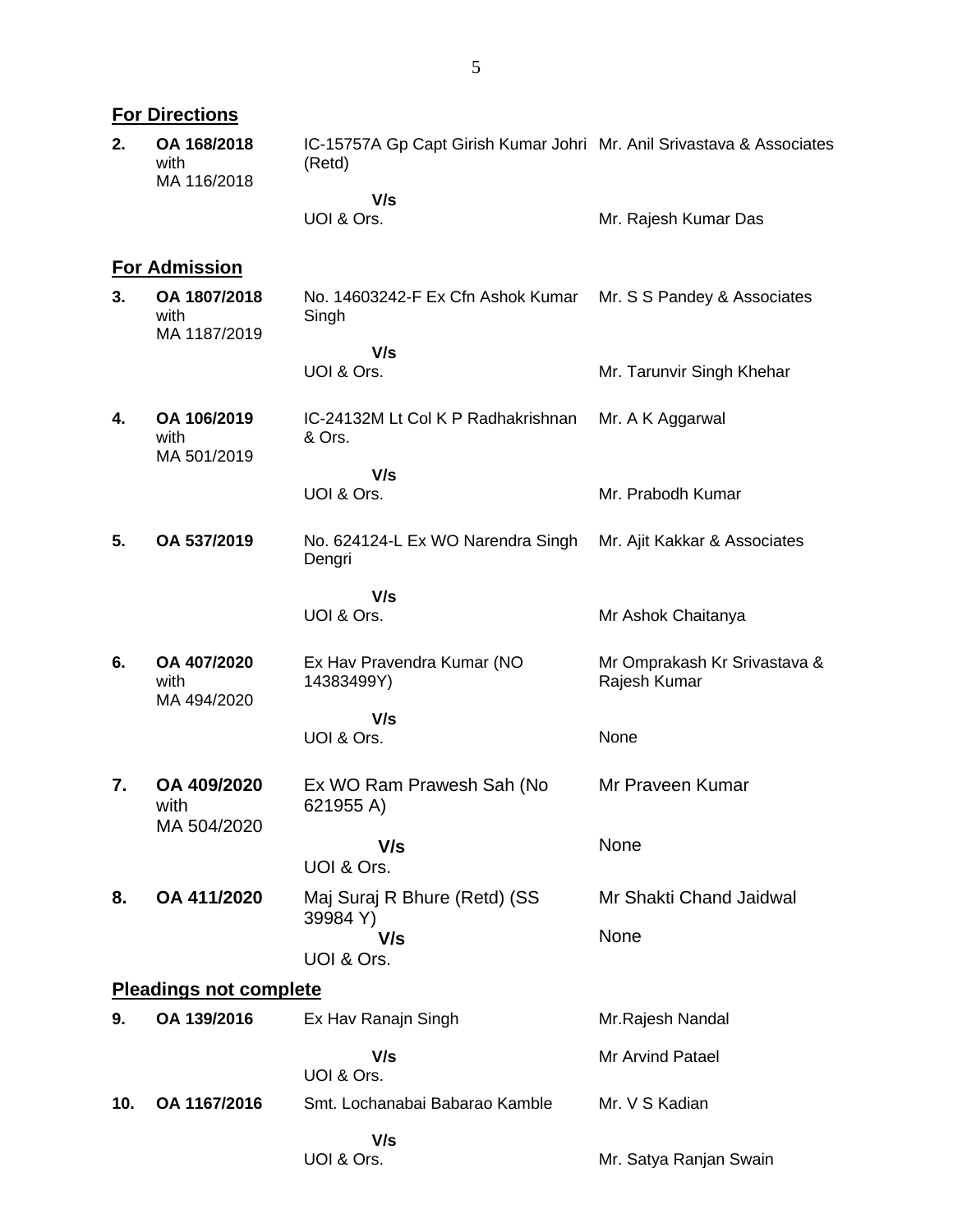| 11. | OA 550/2019<br>with                 | Ex HFO Satish Chandra (No 635568)                                                | Mr Virender Singh Kadian |
|-----|-------------------------------------|----------------------------------------------------------------------------------|--------------------------|
|     | MA 1128/2019                        | V/s<br>UOI & Ors.                                                                | Mr. V S Tomar            |
| 12. | OA 602/2019<br>with<br>MA 1177/2019 | Maj Gen Hemant Kumar Singh (Retd)<br>(IC 34368P)                                 | In Person                |
|     |                                     | V/s<br>UOI & Ors.                                                                | Mr. Rajesh Kumar Das     |
| 13. | OA 637/2019<br>with                 | IC-28510X Maj Gen KP Sinha (Retd)                                                | Mr. Shakti Chand Jaidwal |
|     | MA 1219/2019                        | V/s<br>UOI & Ors.                                                                | Mr. V S Tomar            |
| 14. | OA 640/2019                         | Lt Col Sharad Bijur (Retd) (IC 23146A)                                           | Ms Archana Ramesh        |
|     |                                     | V/s<br>UOI & Ors.                                                                | Mr. Ashok Chaitanya      |
|     | <b>For Execution</b>                |                                                                                  |                          |
| 15. | MA 1987/2019<br>in.                 | Ex Hav Jeet Singh (No 4167310)                                                   | Mr. Janak Raj Rana       |
|     | OA 1681/2017                        | V/s<br>UOI & Ors                                                                 | Mr. J S Rawat            |
| 16. | MA 515/2020<br>in                   | JC-761107X Sub/Hony Lt Vijay Ranjan Mr. S S Pandey & Associates<br>Sinha (Retd.) |                          |
|     | OA 1856/2017                        | V/s<br>UOI & Ors.                                                                | Mr. Satya Ranjan Swain   |
|     | <b>Miscellaneous</b>                |                                                                                  |                          |
| 17. | MA 501/2020<br>ın                   | Brig Ratan Kumar (IC 42805 Y)                                                    | Mr SS Pandey             |
|     | OA 1906/2018                        | V/s<br>UOI & Ors                                                                 | Mr. Anil Gautam          |
| 18. | MA 513/2020<br>& MA 514/2020        | UOI & Ors,.                                                                      | Mr. A K Gautam           |
|     | in.<br>OA 615/2015                  | V/s<br>Smt. Sutapa Das Widow of Late Lt Col. Mr. S M Dalal<br>(Retd.) S R Das    |                          |
|     | <b>Pleadings complete</b>           |                                                                                  |                          |
| 19. | OA 28/2016                          | Lt Col Sanjaya Kumar (Retd)                                                      | Mr. Rajesh Nandal        |
|     |                                     | V/s<br>UOI & Ors.                                                                | Mr Prabodh Kumar         |
| 20. | OA 1290/2016                        | Ex Rect Darshan Singh Negi                                                       | Ms. Pallavi Awasthi      |
|     |                                     | V/s<br>UOI & Ors.                                                                | Mr Prabodh Kumar         |

6